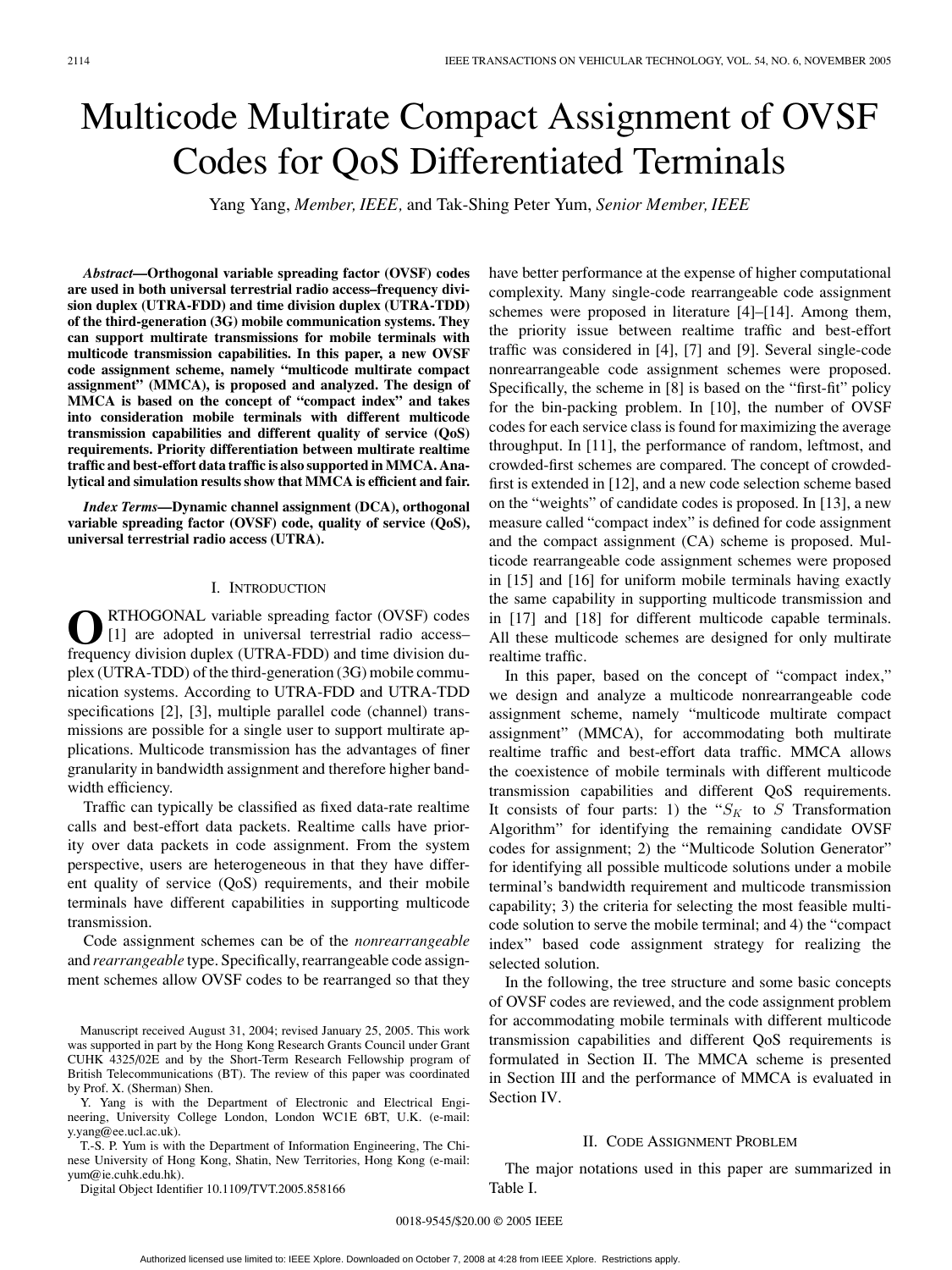TABLE I GLOSSARY OF NOTATION

| Notation                             | Definition                                                                                                                                                                                      |  |  |  |  |
|--------------------------------------|-------------------------------------------------------------------------------------------------------------------------------------------------------------------------------------------------|--|--|--|--|
| $(d_0, d_1, \cdots, d_K)$            | A multicode solution. Each element $d_k$ $(0 \leq k \leq K)$ denotes the number of candi-                                                                                                       |  |  |  |  |
|                                      | date codes needed in a particular layer $k$ .                                                                                                                                                   |  |  |  |  |
| $F_D$                                | Fairness index of sojourn time for data packets from different multicode capable                                                                                                                |  |  |  |  |
|                                      | mobile terminals.                                                                                                                                                                               |  |  |  |  |
| $F_R$                                | Fairness index of success probability for realtime calls with different bandwidth                                                                                                               |  |  |  |  |
|                                      | requirements.                                                                                                                                                                                   |  |  |  |  |
| $g^{(\overline{k,m})}$               | Compact index of candidate code $(k, m)$ .                                                                                                                                                      |  |  |  |  |
| $G_D$                                | Offered traffic of data packets.                                                                                                                                                                |  |  |  |  |
| $G_j$                                | Offered traffic of class- $j$ realtime calls.                                                                                                                                                   |  |  |  |  |
| $G_R$                                | Total offered traffic of realtime calls.                                                                                                                                                        |  |  |  |  |
| $\overline{I^{(k,m)}}$               | Status index of code $(k, m)$ .                                                                                                                                                                 |  |  |  |  |
| $\boldsymbol{J}$                     | Number of classes of realtime calls. The class- $j$ $(1 \le j \le J)$ calls have arrival rate<br>$\lambda_j$ , bandwidth requirement $j \cdot R$ , and average call holding time $\mu_j^{-1}$ . |  |  |  |  |
| (k,m)                                | The $m^{th}$ code (from left) in layer k.                                                                                                                                                       |  |  |  |  |
| К                                    | Size of the code tree. There are $2^k$ codes in layer $k$ $(0 \le k \le K)$ .                                                                                                                   |  |  |  |  |
| L                                    | Total offered load of realtime calls.                                                                                                                                                           |  |  |  |  |
| $L_j$                                | Offered load of class- $j$ realtime calls.                                                                                                                                                      |  |  |  |  |
| $\lambda_D$                          | Arrival rate of data packets.                                                                                                                                                                   |  |  |  |  |
| $\lambda_j$                          | Arrival rate of class- $j$ realtime calls.                                                                                                                                                      |  |  |  |  |
| $\frac{\mu_D^{-1}}{\mu_j^{-1}}$      | Average packet length of data packets.                                                                                                                                                          |  |  |  |  |
|                                      | Average holding time of class- $j$ realtime calls.                                                                                                                                              |  |  |  |  |
| $\overline{N}$                       | Number of types of mobile terminals. The type-n $(1 \leq n \leq N)$ terminals can                                                                                                               |  |  |  |  |
|                                      | support the simultaneous transmission of $n$ codes.                                                                                                                                             |  |  |  |  |
| $\vec{\nu} = (\nu_1, \cdots, \nu_J)$ | State vector of the Markov chain for realtime traffic. Each element $\nu_j$ $(1 \leq j \leq J)$                                                                                                 |  |  |  |  |
|                                      | denotes the number of ongoing class- $j$ realtime calls in the system.                                                                                                                          |  |  |  |  |
| $p_n$                                | Penetration rate of type- $n$ mobile terminals.                                                                                                                                                 |  |  |  |  |
| $P_j$                                | Blocking probability of class- $j$ realtime calls.                                                                                                                                              |  |  |  |  |
| $\scriptstyle P_R$                   | Overall blocking probability of realtime calls.                                                                                                                                                 |  |  |  |  |
| Φ                                    | State space of the Markov chain for realtime traffic.                                                                                                                                           |  |  |  |  |
| $\pi_0$                              | Limiting probability of the empty state, i.e. no realtime call in the system.                                                                                                                   |  |  |  |  |
| $\pi_{\vec{\nu}}$                    | Limiting probability of state $\vec{\nu}$ .                                                                                                                                                     |  |  |  |  |
| $\,r\,$                              | Assignable capacity (in unit of $R$ ) of the code tree.                                                                                                                                         |  |  |  |  |
| R                                    | Basic/unit data rate supported by a leaf code in layer $K$ .                                                                                                                                    |  |  |  |  |
| $\,S$                                | Set of all candidate codes in the code tree.                                                                                                                                                    |  |  |  |  |
| $S_K$                                | Set of leaf candidate codes in layer $K$ .                                                                                                                                                      |  |  |  |  |
| $S_S$                                | Set of all multicode solutions.                                                                                                                                                                 |  |  |  |  |
| $S_A^{(k,m)}$                        | Ancestor code set of code $(k, m)$ .                                                                                                                                                            |  |  |  |  |
| $S_D^{(k,m)}$                        | Descendant code set of code $(k, m)$ .                                                                                                                                                          |  |  |  |  |
| $S_i^{(k,m)}$                        | Set of the $i^{th}$ -layer neighbors of code $(k, m)$ .                                                                                                                                         |  |  |  |  |
| T                                    | Total throughput of realtime calls.                                                                                                                                                             |  |  |  |  |
| $T_j$                                | Throughput of class- $j$ realtime calls.                                                                                                                                                        |  |  |  |  |
| x                                    | Size of set $x$ .                                                                                                                                                                               |  |  |  |  |
| $\lceil x \rceil$                    | Ceiling function of real number $x$ .                                                                                                                                                           |  |  |  |  |
| $\lfloor x \rfloor$                  | Floor function of real number $x$ .                                                                                                                                                             |  |  |  |  |

# *A. Code Tree*

tree.

OVSF codes can be represented by the nodes in a binary tree [1]. Fig. 1 shows a  $K$ -layer code tree.<sup>1</sup> Each layer corresponds to a particular spreading factor, so all codes in the same layer can support the same data rate. The data rate a code can support is called its capacity. Let the capacity of the leaf codes (in layer  $K$ ) be R. The capacity of the codes in layer k is then  $2^{K-k}R$ , as shown in Fig. 1.

Layer  $k$  has  $2^k$  codes and they are sequentially labeled from left to right, starting from one. The mth code in layer  $k$  is referred to as code  $(k, m)$ . The total capacity of all the codes in each layer is  $2^K R$ , which is also referred to as the capacity of a K-layer code tree.

<sup>1</sup>In some other notational convention, this is referred to as a  $(K + 1)$ -layer For a typical code  $(k, m)$ , its ancestor code set, denoted by  $S_A^{(k,m)}$ , contains all the codes on the path from  $(k,m)$  to the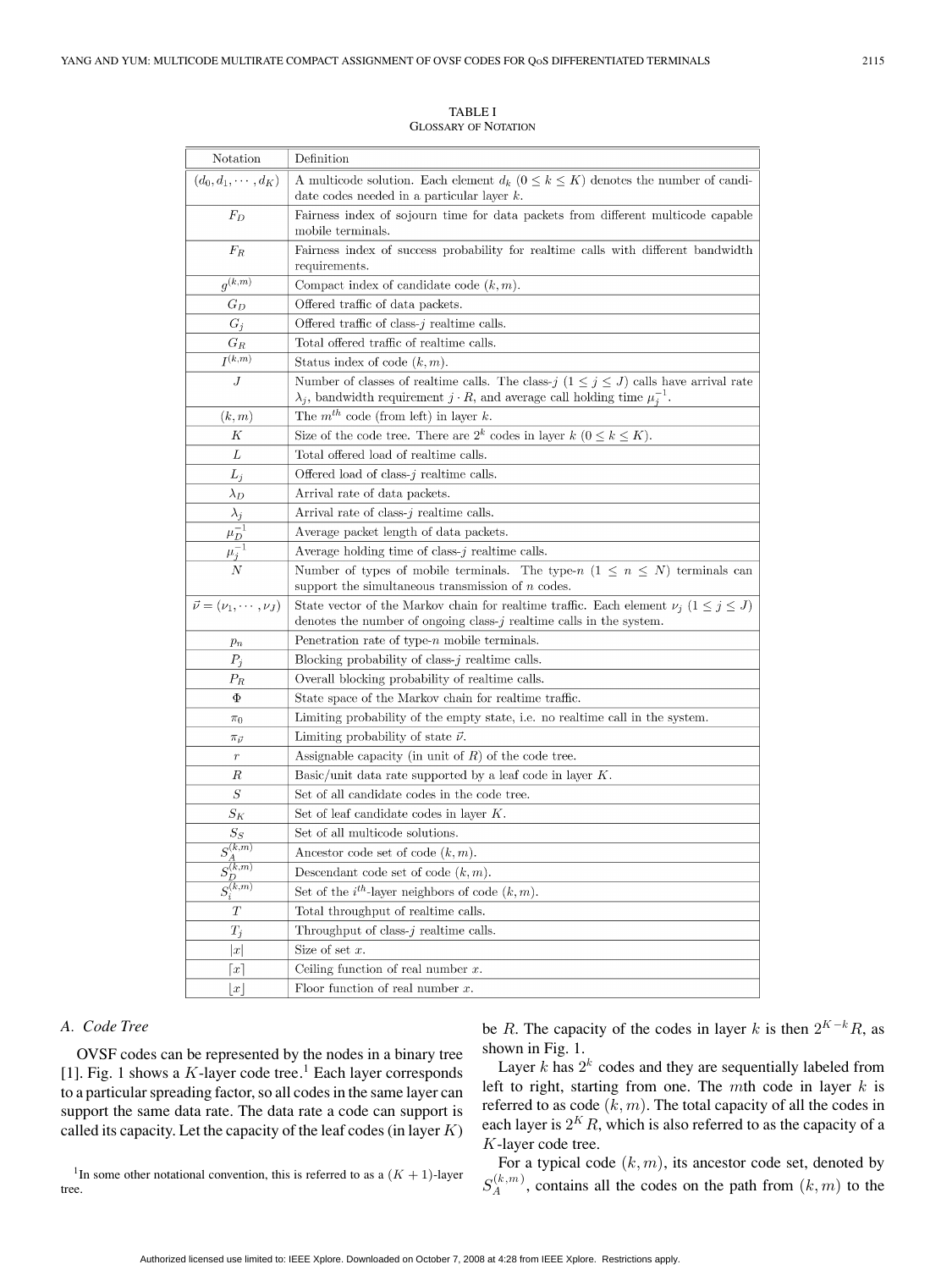

Fig. 1. K-layer code tree.

root code (0,1). Its descendant code set, denoted by  $S_D^{(k,m)}$ , contains all the codes in the branch under  $(k, m)$ . As an example, the ancestor code set of (2,3) is  $S_A^{(2,3)} = \{(0,1),(1,2)\}\text{, and the de-}$ scendant code set of  $(K-1, 2)$  is  $S_D^{(K-1, 2)} = \{(K, 3), (K, 4)\}.$ According to the generation process of OVSF codes [2], [3], code  $(k, m)$  is orthogonal to all other codes in the same layer, but not orthogonal to its ancestor or descendant codes.

The positional relationship between the  $2<sup>k</sup>$  orthogonal codes in layer  $k$  can be identified by tracing their common ancestor codes. Referring to Fig. 1, codes (2,3) and (2,4) are called first-layer neighbors because they share a common parent code (1,2) or, in other words, they are connected by a one-layer sub-tree consisting of these three codes. Codes (2,2) and (2,3) are not first-layer neighbors, but second-layer neighbors because they share a common grandparent code  $(0,1)$ , or they are connected by a two-layer sub-tree. Besides  $\{(2, 2), (2, 3)\},\$ codes (2,1) and (2,4) belong to the same set of these secondlayer neighbors. In general, let  $S_i^{(k,m)}$  denote the set of the ith-layer neighbors of code  $(k, m)$ . It contains  $2^i$  layer-k codes (including code  $(k, m)$ ) that are connected by an *i*-layer sub-tree, i.e.,

$$
S_i^{(k,m)} = \{(k, m-p+q)|p = (m-1) \bmod 2^i,
$$
  

$$
0 \le q \le 2^i - 1\}.
$$
 (1)

The positional relationship between code  $(k,m)$  and other layer- $k$  codes can then be represented by  $k$  different sets  $S_i^{(k,m)}(1 \le i \le k)$ . For example, since  $S_1^{(2,3)} = \{(2,3), (2,4)\}$ and  $S_2^{(2,3)} = \{(2,1), (2,2), (2,3), (2,4)\}\text{, we know that code}$  $(2,3)$  is "closer" to code  $(2,4)$ , while equally "far away" from  $code(2,1)$  and  $code(2,2)$ .

## *B. Occupancy Status*

Consider code  $(k, m)$ . When it is assigned to carry a realtime call, we stipulate that code  $(k, m)$  and all its ancestor and descendant codes are *nonpreemptable*. When code  $(k, m)$  is assigned to carry a best-effort data packet, we stipulate that code  $(k, m)$ and all its descendant codes are *preemptable*. Similarly, an ancestor code is nonpreemptable if it has some nonpreemptable descendant codes. Preemptable codes can be reassigned to realtime calls by suspending some ongoing packet transmissions.



Fig. 2. Occupancy status of a four-layer code tree. Codes  $\{(3, 4), (4, 6), (4, 12), (4, 13)\}$  are carrying realtime calls, and codes are carrying realtime calls, and codes  $\{(2, 1), (3, 8)\}\$ are carrying data packets.

Besides nonpreemptable and preemptable codes, all remaining codes in the tree are *assignable*. They can be freely assigned to carry either realtime calls or data packets. These assignable, preemptable and *nonpreemptable* codes form a partition of the code tree. They can be characterized by status index  $I^{(k,m)}$ , defined as

$$
I^{(k,m)} = \begin{cases} 0, & \text{Code } (\mathbf{k}, \mathbf{m}) \text{ is nonpreemptable} \\ 1, & \text{Code } (\mathbf{k}, \mathbf{m}) \text{ is preemptable} \\ 2, & \text{Code } (\mathbf{k}, \mathbf{m}) \text{ is assignable.} \end{cases} \tag{2}
$$

As an example, consider a four-layer code tree. When codes  $\{(3, 4), (4, 6), (4, 12), (4, 13)\}\$  and codes  $\{(2, 1), (3, 8)\}\$  are assigned respectively to realtime calls and data packets, the corresponding status index values of all codes are show in Fig. 2.

# *C. Problem Formulation*

Given the occupancy status of the code tree, the code assignment problem for a realtime call from a terminal is to satisfy its bandwidth requirement under its multicode transmission capability. For a data packet, the problem is to make full use of the terminal's multicode capability for transmitting the data packet as quickly as possible, i.e., at the highest possible data rate. In addition, priority differentiation between realtime calls and best-effort data packets should be supported by the code assignment scheme.

Compared with single-code transmission, multicode transmission is more flexible and, therefore, limits the advantage of code rearrangement on system performance. Many slack capacities in the code tree can be now taken up by the second and third codes, which renders code rearrangement not essential. Also, data packets can absorb the remaining usable capacity left by realtime traffic, so system utilization is improved. Another important issue is that codes in different layers may be assigned to the same mobile user for a single transmission/application. These codes have different spreading factors and hence offer different transmission qualities. This difference should be balanced in code selection.

# III. MULTICODE MULTIRATE COMPACT ASSIGNMENT

We propose in this section a multicode nonrearrangeable code assignment scheme called MMCA. The objective is to keep the remaining candidate codes in the most compact state after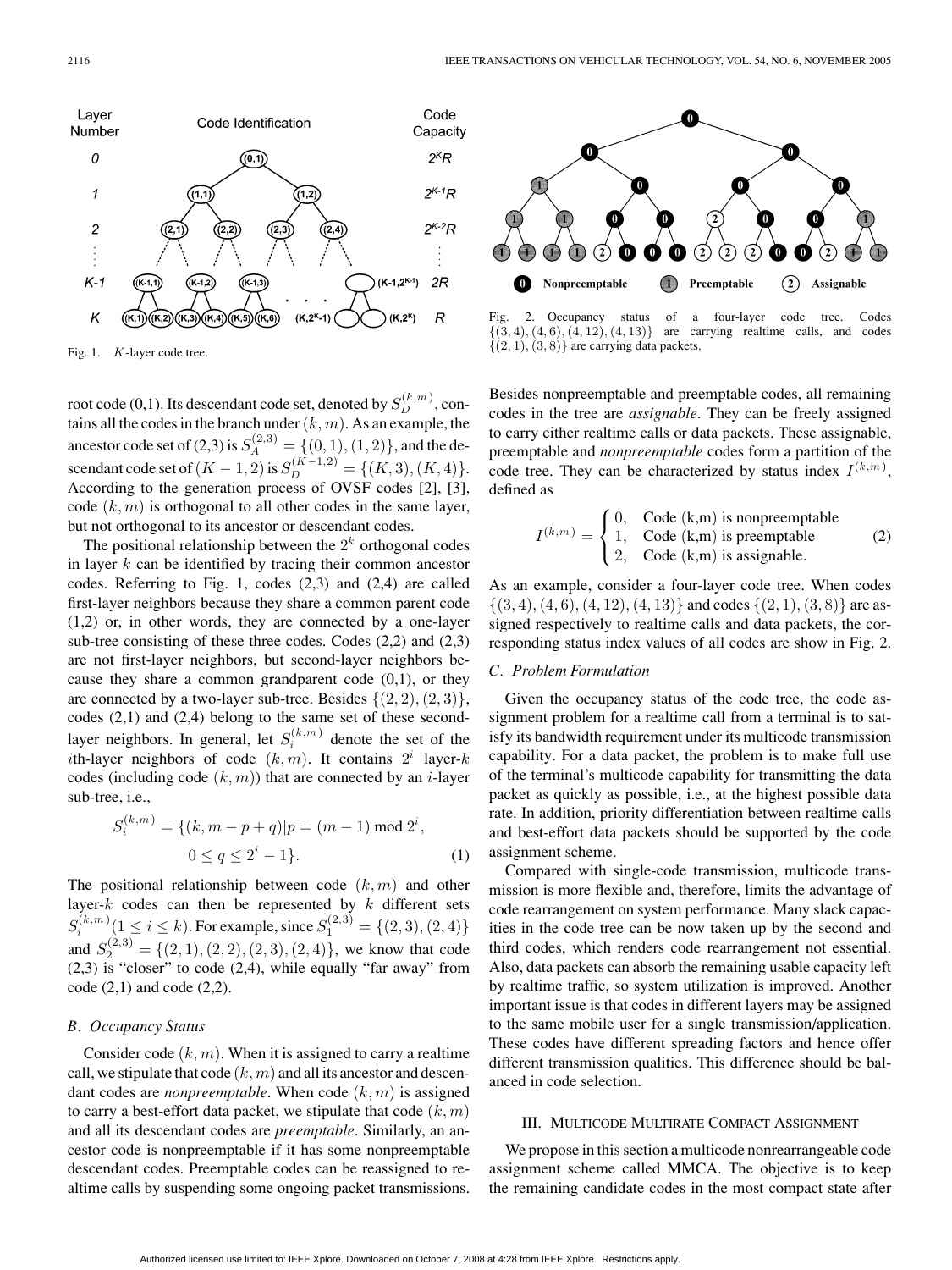each code assignment without rearranging codes. This can be achieved by finding the candidate codes in the most congested positions for newly arrived calls and data packets. In summary, MMCA is a natural extension of Compact Assignment (CA) [13] with the following features.

- 1) MMCA does not perform code rearrangement and is therefore simple.
- 2) MMCA provides priority differentiation between realtime calls and data packets.
- 3) MMCA supports mobile terminals with different multicode transmission capabilities.
- 4) MMCA balances transmission qualities among the multiple codes assigned to the same user.
- 5) MMCA supports multirate realtime calls and keeps the code tree as flexible as possible in accepting new multirate calls.

# *A. Candidate Code Set*

Upon receiving a new transmission request (realtime call or data packet), the base station needs to identify all candidate codes suitable for assignment. Let  $S$  denote the set of all candidate codes in the tree and let  $S_K$  denote the set of leaf candidate codes in layer K. For data packets, S and  $S_K$  consist of assignable codes only. However for realtime calls, preemptable codes are also included in  $S$  and  $S<sub>K</sub>$  since realtime calls have priority over data packets in code assignment. In other words,  $S_K$  is given by (3), shown at the bottom of the page. The corresponding candidate code set  $S$  can then be derived from  $S_K$  by using the " $S_K$  to S Transformation Algorithm" in Appendix A. For example, consider the four-layer code tree shown in Fig. 2. For data packets,  $S_K = \{(4, 5), (4, 9), (4, 10), (4, 11), (4, 14)\}\$ and  $S = S_K \cup \{(3, 5)\}\.$  While for realtime calls, we have (4) and (5), shown at the bottom of the page.

Before the process of code selection, the base station calculates the assignable capacity of the system according to traffic class. In unit of  $R$ , assignable capacity  $r$  is defined as the size of leaf candidate code set  $S_K$ , or

$$
r = |S_K| = \begin{cases} \sum_{m=1}^{2^K} \left| \frac{I^{(K,m)}}{2} \right|, & \text{for data packets} \\ \sum_{m=1}^{2^K} \left| \frac{I^{(K,m)}}{2} \right|, & \text{for relative calls} \end{cases}
$$
(6)

where |x| denotes the size of set x, and |x| and  $\lceil x \rceil$  denote, respectively, the floor function and the ceiling function of real number  $x$ . For the code tree shown in Fig. 2, assignable capacity is  $r = 5$  for data packets and  $r = 11$  for realtime calls. Note that a realtime call with bandwidth requirement larger than the assignable capacity is immediately blocked (Condition 1 in Section III-C).

#### *B. Multicode Solution*

For a mobile terminal requiring bandwidth  $j \cdot R$  and that can transmit  $n$  codes, several code combinations, or solutions, may be used. A solution, denoted by  $(d_0, d_1, \ldots, d_K)$ , consists of  $(K + 1)$  integers with  $d_k$  representing the number of candidate codes needed in layer  $k$ . The set  $S<sub>S</sub>$  of all multicode solutions can be obtained by enumerating all integer combinations under the constraints of bandwidth requirement and multicode transmission capability, i.e.,

$$
\sum_{k=0}^{K} d_k \cdot 2^{K-k} = j \tag{7}
$$

and

$$
\sum_{k=0}^{K} d_k \le n.
$$
\n(8)

We propose to use a more efficient algorithm called "Multicode Solution Generator." It starts from the solution  $(0, 0, \ldots, 0, j)$ , which requires  $j$  leaf candidate codes.<sup>2</sup> The next solution  $(0, 0, \ldots, 1, j - 2)$  is obtained by replacing two leaf codes by one  $(K - 1)$ -layer code in the first solution. Continuing this way, all possible multicode solutions satisfying (7) can be obtained. Next, we use (8) to screen out solutions requiring more than  $n$  codes. The detailed algorithm is given in the Appendix.

As an example, consider a four-layer code tree with each solution represented by five integers. Table II lists all multicode solutions for different combinations of bandwidth requirement (from  $j = 1$  to  $j = 16$ ) and multicode transmission capability (from  $n = 1$  to  $n = 6$ ) obtained from the "Multicode Solution" Generator." For simplicity,  $(d_0, d_1, d_2, d_3, d_4)$  is represented by " $d_0d_1d_2d_3d_4$ " in Table II.

For some combinations of j and n, e.g.,  $j = 14$  and  $n = 2$ , no solution exists and symbol "—" is used to indicate that. To accommodate such realtime calls, we gradually increase the value of  $j$  until the first solution is found in the table. For the case of  $j = 14$  and  $n = 2$ , multicode solutions

 $2$ The constraint on multicode transmission capability, or  $(8)$ , is not taken into consideration at this moment.

$$
S_K = \begin{cases} \{(K,m)|I^{(K,m)} = 2, 1 \le m \le 2^K\}, & \text{for data packets} \\ \{(K,m)|I^{(K,m)} \ge 1, 1 \le m \le 2^K\}, & \text{for relative calls} \end{cases}
$$
(3)

$$
S_K = \{(4, 1), (4, 2), (4, 3), (4, 4), (4, 5), (4, 9), (4, 10), (4, 11), (4, 14), (4, 15), (4, 16)\}\
$$
\n
$$
S = S_K \cup \{(2, 1), (3, 1), (3, 2), (3, 5), (3, 8)\}\
$$
\n
$$
= \left\{ \begin{array}{l} (2, 1), (3, 1), (3, 2), (3, 5), (3, 8), (4, 1), (4, 2), (4, 3), \\ (4, 4), (4, 5), (4, 9), (4, 10), (4, 11), (4, 14), (4, 15), (4, 16) \end{array} \right\}.
$$
\n(5)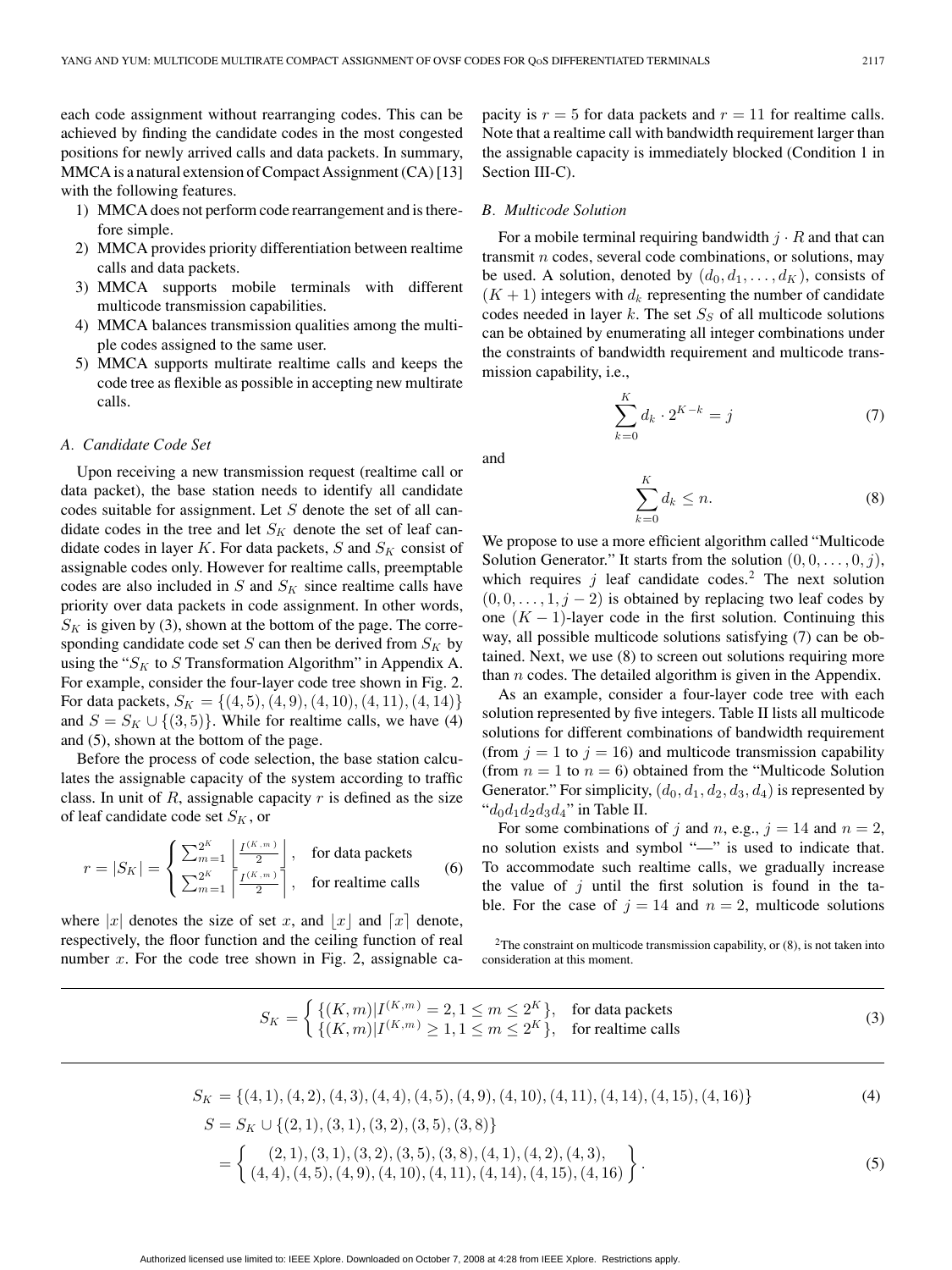| $_{\text{Data}}$ | Multicode Transmission Capability |       |                    |                    |       |       |  |
|------------------|-----------------------------------|-------|--------------------|--------------------|-------|-------|--|
| Rate             | 1                                 | 2     | 3                  | 4                  | 5     | 6     |  |
| 1R               | 00001                             |       |                    |                    |       |       |  |
| $\overline{2R}$  | 00010                             | 00002 |                    |                    |       |       |  |
| 3R               |                                   | 00011 | 00003              |                    |       |       |  |
| $\overline{4R}$  | 00100                             | 00020 | 00012              | 00004              |       |       |  |
| $\overline{5R}$  |                                   | 00101 | 00021              | 00013              | 00005 |       |  |
| 6R               |                                   | 00110 | 00030              | 00022              | 00014 | 00006 |  |
|                  |                                   |       | 00102              |                    |       |       |  |
| $\overline{7R}$  |                                   |       | 00111              | 00031              | 00023 | 00015 |  |
|                  |                                   |       |                    | 00103              |       |       |  |
| 8R               | 01000                             | 00200 | 00120              | 00040              | 00032 | 00024 |  |
|                  |                                   |       |                    | 00112              | 00104 |       |  |
| $9R$             |                                   | 01001 | 00201              | 00121              | 00041 | 00033 |  |
|                  |                                   |       |                    |                    | 00113 | 00105 |  |
| 10R              |                                   | 01010 | $\overline{00210}$ | 00130              | 00050 | 00042 |  |
|                  |                                   |       | 01002              | 00202              | 00122 | 00114 |  |
| $\overline{11R}$ |                                   |       | 01011              | 00211              | 00131 | 00051 |  |
|                  |                                   |       |                    | 01003              | 00203 | 00123 |  |
| 12R              |                                   | 01100 | 00300              | $\overline{00220}$ | 00140 | 00060 |  |
|                  |                                   |       | 01020              | 01012              | 00212 | 00132 |  |
|                  |                                   |       |                    |                    | 01004 | 00204 |  |
| 13R              |                                   |       | 01101              | 00301              | 00221 | 00141 |  |
|                  |                                   |       |                    | 01021              | 01013 | 00213 |  |
|                  |                                   |       |                    |                    |       | 01005 |  |
| 14R              |                                   |       | 01110              | 00310              | 00230 | 00150 |  |
|                  |                                   |       |                    | 01030              | 00302 | 00222 |  |
|                  |                                   |       |                    | 01102              | 01022 | 01014 |  |
| 15R              |                                   |       |                    | 01111              | 00311 | 00231 |  |
|                  |                                   |       |                    |                    | 01031 | 00303 |  |
|                  |                                   |       |                    |                    | 01103 | 01023 |  |
| 16R              | 10000                             | 02000 | $\overline{01200}$ | 00400              | 00320 | 00240 |  |
|                  |                                   |       |                    | 01120              | 01040 | 00312 |  |
|                  |                                   |       |                    |                    | 01112 | 01032 |  |
|                  |                                   |       |                    |                    |       | 01104 |  |

TABLE II MULTICODE SOLUTIONS

 $\{(1, 0, 0, 0, 0), (0, 2, 0, 0, 0)\}\$ are identified when j is increased to 16. The difference between the assigned bandwidth 16 R and the required bandwidth 14  $R$  is called "wasted bandwidth." This waste can be reduced by increasing a terminal's multicode transmission capability.

Multiple solutions may exist for a particular realtime call. To identify the most feasible solution, we apply the following two criteria:

- Criterion 1: Choose the solution requiring a larger number of codes. These codes have smaller code capacity and is more "system-friendly" because smallcapacity codes are often easier to find and have better transmission qualities at larger spreading factors.
- Criterion 2: To break ties, we choose the solution with the minimum variance in code capacity (or spreading

factor) so as to balance transmission qualities among these codes.

As an example, for a realtime call with  $j = 6$  and  $n = 3$ , there are three multicode solutions:  $\{(0, 0, 1, 1, 0), (0, 0, 0, 3, 0),\}$  $(0, 0, 1, 0, 2)$ . According to Criterion 1,  $\{(0, 0, 0, 3, 0)\}$  and  $\{(0, 0, 1, 0, 2)\}\$ , both requiring three candidate codes, are identified as more system-friendly. The solution (0,0,0,3,0), which requires three candidate codes with capacity 2 R, is the final choice since it has a smaller capacity variance.

# *C. Compact Code Assignment*

After selecting the most feasible solution  $(d_0, d_1, \ldots, d_K)$ , the base station needs to identify and assign  $d_k$  candidate codes in layer k (from 0 to K) for accommodating the new mobile user. For single-code transmission  $(n = 1)$ , compact assignment can offer better performance (in terms of blocking, throughput, and fairness) than random and first-fit assignments [13]. Specifically, compact assignment uses the candidate code in the most congested position so as to keep the resulting code tree as flexible as possible in supporting different bandwidth requirements after each code assignment.

For multicode transmission  $(n > 1)$ , the assignment of  $d_k$ candidate codes in layer  $k$  can be seen as multiple single-code assignments for a batch of  $d_k$  simultaneous new arrivals with the same bandwidth requirement  $(2^{K-k} \cdot R)$  and single-code transmission capability. So the advantage of compact assignment over other nonrearrangeable schemes carries to the multicode case with the exception that 1) only leaf candidate codes (in layer K) can be used for multicode assignments and 2) all mobile terminals are capable of transmitting any number of codes, i.e., no constraint on multicode transmission capability. For this exception case, all code assignment schemes (nonrearrangeable and rearrangeable) will offer the same performance.

The candidate code in the most congested position in layer k can be identified by its compact index  $g^{(k,m)}$ , which is defined as the total number of candidate codes in the  $k$  different neighborhoods of code  $(k, m)$  [13]. Specifically

$$
g^{(k,m)} = \sum_{i=1}^{k} |S_i^{(k,m)} \cap S|.
$$
 (9)

Given  $(k, m)$  a candidate code in layer k, a smaller value of  $g^{(k,m)}$  implies that code  $(k,m)$  is surrounded by less number of other candidate codes in the same layer and is therefore located in a more congested position.

The process of code selection and assignment starts from the highest layer with a nonzero integer  $d_k$ . After each code assignment, the candidate code set  $S$  is updated accordingly. For transmitting a data packet, the base station makes full use of the terminal's multicode capability and select up to *n* largest capacity codes from  $S<sup>3</sup>$ . The objective is to maximize system utilization and transmit the data packet as quickly

<sup>&</sup>lt;sup>3</sup>When S is empty (i.e.,  $r = 0$ ), data packet transmission requests are put in a queue at the base station. These packets will be transmitted as soon as codes are available.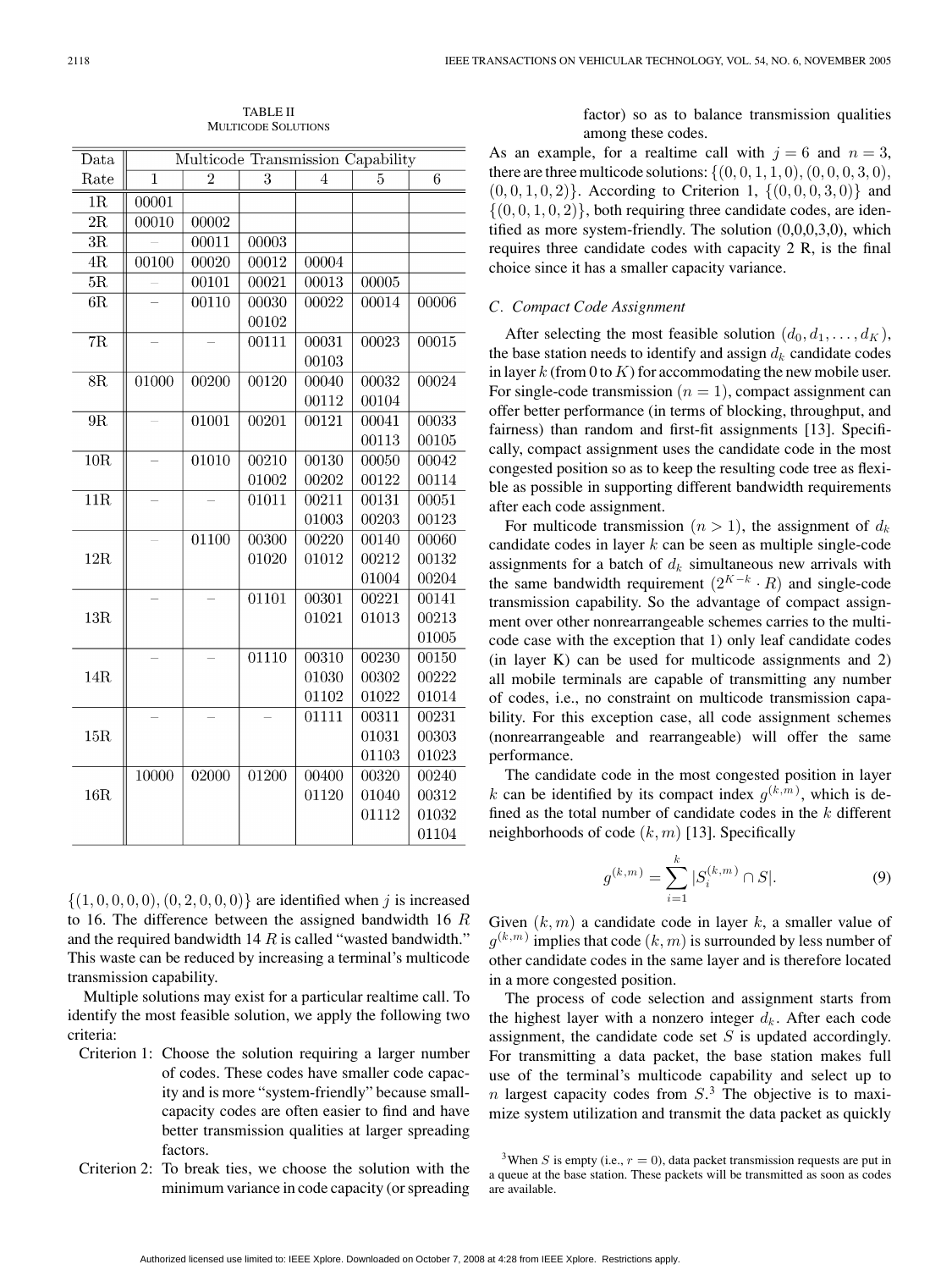as possible. As an example, for a newly arrived data packet seeing the code tree of Fig. 2, the candidate code set is found to be  $S = \{(3, 5), (4, 5), (4, 9), (4, 10), (4, 11), (4, 14)\}.$ If the mobile terminal is two-code capable, the base station will assign two candidate codes to carry the transmission of this data packet. As code (3,5) is the only candidate code in layer three, code (3,5) and its descendant codes  $\{(4, 9), (4, 10)\}\$ become preemptable. The set S is updated to be  $S = \{(4, 5), (4, 11), (4, 14)\}\$ . In layer four, we have  $g^{(4,5)} = 6$ and  $q^{(4,11)} = q^{(4,14)} = 7$ , which implies candidate code (4,5) is in the most congested position and should be selected for assignment.

Now consider a realtime call from a mobile terminal with bandwidth requirement  $j = 5$  and multicode transmission capability  $n = 3$ , the corresponding candidate code set S for Fig. 2 is given by (5). According to the criteria given in Section III-B, multicode solution  $(0,0,0,2,1)$  is identified as the feasible choice for supporting this realtime call. Giving high priority to realtime calls, the base station performs code assignments assuming the absence of data packet traffic. In layer three, we get four candidate codes with their compact indices:  $q^{(3,1)} = q^{(3,2)} = 8$  and  $q^{(3,5)} = q^{(3,8)} = 7$ . So codes  $\{(3, 5), (3, 8)\}\$ are equivalent in this case and one of them, say  $(3,5)$ , is randomly selected for assignment. The set S is then updated. The compact indices for the remaining three layer-3 candidate codes are now  $g^{(3,1)} = g^{(3,2)} = 7$  and  $g^{(3,8)} = 5$ . Obviously, code (3, 8) is selected for assignment this time and the set  $S$  is updated again. Following the same procedure in layer four, codes (4,11) and (4,14) are identified and one of them is selected at random. Note that by using compact assignment, candidate code (2,1) and its descendant codes are kept available for new realtime calls so that the flexibility of the code tree in supporting different bandwidth requirements is maintained.

A realtime call will be blocked if the system cannot meet the bandwidth or multicode requirements. Specifically, there are three blocking conditions.

- Condition 1: The required bandwidth is larger than the assignable capacity, i.e.,  $j > r$ .
- Condition 2:  $j \leq r$ , but the multicode solutions all have bandwidth larger than r, i.e.,  $\sum_{k=0}^{K} d_k$ .  $2^{K-k} > r$ .
- Condition 3:  $j \leq r$  and  $\sum_{k=0}^{K} d_k \cdot 2^{K-k} \leq r$ , but the number of candidate codes is not sufficient in some layers, i.e., the number is less than  $d_k$ .

To illustrate, consider the code tree shown in Fig. 2. For realtime calls, the assignable capacity is  $r = 11$ . However, a new call with  $j = 10$  and  $n = 1$  will be blocked due to Condition 2 (the identified solution (1,0,0,0,0) has summed bandwidth of 16 R). Another call with  $j = 10$  and  $n = 3$  will be blocked due to Condition 3 (all multicode solutions, namely (0,1,0,1,0),  $(0,0,2,1,0)$  and  $(0,1,0,0,2)$ , cannot be supported by the code tree).

The blockings due to Condition 1 are unavoidable. The blockings due to Condition 2 can be avoided only by enhancing a mobile terminal's multicode transmission capability. The blockings due to Condition 3 can be avoided by either rearranging codes or improving multicode capability. For example, in Fig. 2, if the realtime call on code  $(4,12)$  is reassigned to code  $(4,5)$  [or  $(4,14)$ ], codes  $\{(2,3), (3,6), (4,12)\}\)$  become assignable. The realtime call with  $j = 10$  and  $n = 3$  can then be carried in the code tree by using the solution  $(0,0,2,1,0)$  and suspending all ongoing packet transmissions. As seen in Table II, when mobile terminals are multicode capable, a number of multicode solutions are usually available. Condition 3 is therefore much less likely to occur, compared to the single-code transmission scenario.

#### *D. Data Packet Transmission*

As packet transmissions can be preempted by new realtime calls, some mobile terminals may need to reduce their transmission data rates, or even totally suspend their packet transmissions, to make bandwidth available for accommodating new realtime calls.

To illustrate, let us assume code  $(2,1)$  and code  $(3,8)$  in Fig. 2 are currently used for packet transmissions by two single-code capable terminals named Terminal-A and Terminal-B. When a new call request from Terminal-C with  $j=8$  and  $n=6$  is received by the base station, multicode solution  $(0,0,0,2,4)$  will be identified for code assignment. This means that code (3,8) for Terminal-B is reassigned to Terminal-C for carrying the realtime call. Terminal-B thus has to suspend its packet transmission and record the transmission break point. At the same time, the identity of Terminal-B is put in a queue at the base station. Later, when some codes are released, all assignable capacity in the code tree will be shared by these suspended mobile terminals as fairly as possible.

In addition, one of the following preemptable codes  $\{(4, 1), (4, 2), (4, 3), (4, 4)\}$ , say code (4,1), will be selected and assigned to the realtime call from Terminal-C. As a result, Terminal-A needs to reduce its packet transmission data rate. This reduction in data rate should take into account Terminal-A's multicode transmission capability. Specifically, Terminal-A cannot fully utilize the remaining bandwidth  $(4R - R = 3R)$ due to its constraint  $n = 1$  on multicode transmission capability. As a result, code (3,2) is used for packet transmission and code (4,2) is released as an assignable code. The bandwidth assigned to Terminal-A is therefore  $2 R$ , although the remaining bandwidth is 3R.

#### IV. PERFORMANCE ANALYSIS

#### *A. Traffic Model*

We generalize the traffic model in [13] for performance analysis. Specifically, let there be  $N$  types of mobile terminals in the system where the type- $n(1 \le n \le N)$  terminals can support the simultaneous transmission of n codes. Let  $p_n$  be the penetration rate of type- $n$  terminals. Further, let there be  $J$ classes of realtime calls where the class- $j(1 \le j \le J)$  calls are characterized by

- 1) Poisson arrivals with rate  $\lambda_i$ ;
- 2) bandwidth requirements equal to  $j \cdot R$ ; and
- 3) exponentially distributed call holding time with mean  $\mu_j^{-1}$ .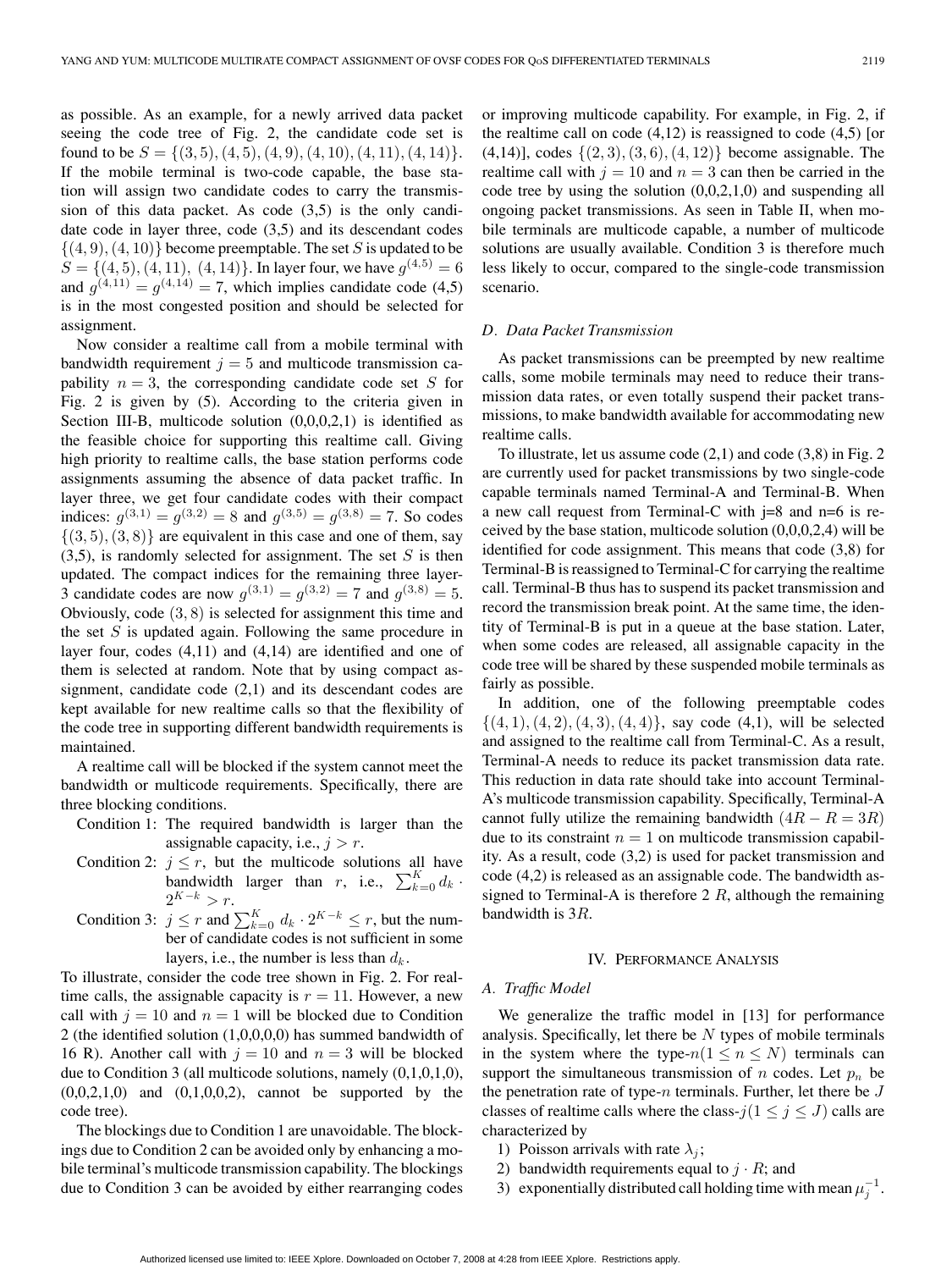Let  $G_j = \lambda_j / \mu_j (1 \leq j \leq J)$  denote the offered traffic of class-j realtime calls. The total offered traffic  $G_R$  of realtime calls is simply the sum of  $G_j$ . For simplicity, we assume terminal type and service class are independent. Let  $\lambda_D$  and  $\mu_D^{-1}$  denote the arrival rate and average packet length of data packets, respectively. The offered traffic of data packets is therefore given by  $G_D = \lambda_D / \mu_D$ .

Without loss of generality, a six-layer code tree  $(K = 6)$  and eight classes realtime calls  $(J = 8)$  with equal offered traffic  $(G_1 = G_2 = \cdots = G_8)$  are considered in the computer simulation. The arrival of data packets is assumed to be a Poisson process. Packet length is chosen at equal probabilities from four exponential random variables with means  $R$ , 2  $R$ , 4 R and 8 R. Let there be four types of mobile terminals  $(N = 4)$ , and let their combinations take on the following four cases.

Case 1:  $p_1 : p_2 : p_3 : p_4 = 100 : 0 : 0 : 0$ . Case 2:  $p_1 : p_2 : p_3 : p_4 = 40 : 30 : 20 : 10$ . Case 3:  $p_1 : p_2 : p_3 : p_4 = 25 : 25 : 25 : 25$ . Case 4:  $p_1 : p_2 : p_3 : p_4 = 10 : 20 : 30 : 40$ .

Note that Case 1 is the single-code transmission case. In the following figures, all simulation results are shown in dashed lines with markers. For each simulation experiment, the simulation time is increased until the 95% confidence interval is comparable to the marker size shown.

# *B. Blocking Probability of Realtime Calls*

Blocking probability is the most important measure of QoS for realtime calls. Since realtime calls have preemptive priority over data packets, as far as blocking performance is concerned, data packets are completely transparent to realtime calls. Consider the ideal case where all mobile terminals can use as many codes as required, i.e.,  $n = J$ . Then, call blockings due to Condition 2 and Condition 3 (Section III-C) can be completely avoided. The blocking probability in this case is the same as that under the "complete sharing policy" in shared resource environment [19]. This blocking result is therefore a lower bound for the restrictive multicode cases studied here. The following is a derivation of this lower bound.

Let  $\nu_i$  denote the number of ongoing class-j realtime calls in the system. The occupancy status of realtime calls in the code tree can be characterized by a vector  $\vec{\nu} \!\stackrel{\triangle}{=} \!\! (\nu_1, \nu_2, \cdots, \nu_J) .$  Using  $\vec{v}$  as the state vector, the code assignment and release process for realtime calls can be modeled by a Markov chain. As an example, Fig. 3 shows the Markov chain model for a two-layer code tree with four classes of realtime calls.

Let Φ denote the state space of the above Markov chain. It contains all possible combinations of  $\nu_i$ 's under the capacity constraint, i.e.,

$$
\Phi = \left\{ \vec{\nu} \middle| \sum_{j=1}^{J} j \cdot \nu_j \leq 2^K \right\}.
$$
\n(10)



Fig. 3. Markov chain model for realtime calls,  $K = 2$  and  $J = 4$ .

Let  $\pi_{\vec{\nu}}$  denote the limiting probability of state  $\vec{\nu}$ . The solution of  $\pi_{\vec{\nu}}$  has a product form [19], or

$$
\pi_{\vec{\nu}} = \pi_0 \cdot \prod_{j=1}^{J} \frac{1}{\nu_j!} (G_j)^{\nu_j} \tag{11}
$$

where  $\pi_0$  is the limiting probability of the empty state  $(0, 0, \ldots, 0)$  and is given by

$$
\pi_0 = \left[ \sum_{\vec{\nu} \in \Phi} \prod_{j=1}^J \frac{1}{\nu_j!} (G_j)^{\nu_j} \right]^{-1}.
$$
 (12)

At a particular state  $\vec{v}$ , a new class-j realtime call will be blocked if and only if the assignable capacity  $r$  is less than  $j$ (Condition 1 in Section III-C). Therefore, the blocking probability  $P_i$  of class-j realtime calls is given as

$$
P_j = \sum_{\vec{\nu} \in \xi_j} \pi_{\vec{\nu}} \tag{13}
$$

where  $\xi_j \stackrel{\triangle}{=} \{ \vec{\nu} | 2^K - \sum \}$ J  $i=1$  $i \cdot \nu_i < j$ . The overall blocking probability  $P_R$  is simply the weighted sum of  $P_j$ 's, or

$$
P_R = \frac{\sum_{j=1}^{J} G_j \cdot P_j}{G_R}.
$$
\n
$$
(14)
$$

Fig. 4 shows the overall blocking probability as a function of realtime offered traffic  $G_R$ . The solid lines are the analytical lower bounds. The blocking probabilities of the four cases discussed in Section IV-A are obtained by computer simulation. As seen, the overall blocking probability can be significantly reduced with the use of multicode. As an example, at  $G_R = 5.6$  (Erlang), the blocking probabilities for the four simulation cases and the analytical lower bound (marked as Bound A) are 2.21%, 1.14%, 0.92%, 0.58% and 0.45%, respectively. This lower bound can be achieved by letting all mobile terminals capable of transmitting any number of codes. This result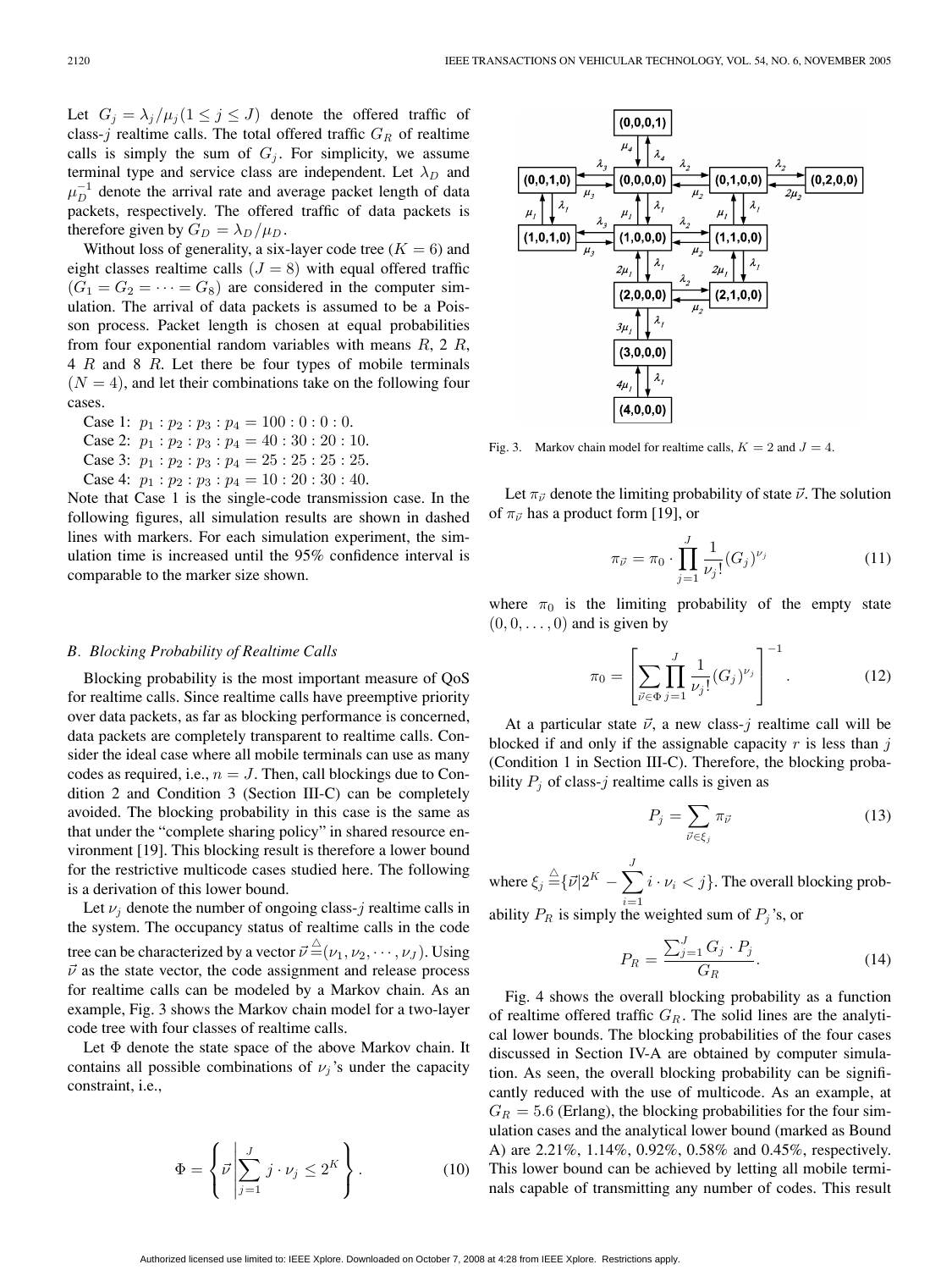

Fig. 4. Blocking probability of realtime calls.

indicates that the use of multicode is an effective alternative to the rearrangeable single-code scheme in [13]. For comparison purpose, the lower bound for rearrangeable single-code assignment schemes is also shown (marked as Bound B).

# *C. Throughput and Wasted Bandwidth of Realtime Calls*

The offered load  $L_j$  of class-j realtime calls is the offered traffic  $G_j$  times the bandwidth requirement, i.e.,  $L_j = j \cdot G_j$ . The total offered load  $L$  of realtime calls is simply

$$
L = \sum_{j=1}^{J} L_j = \sum_{j=1}^{J} j \cdot G_j.
$$
 (15)

The throughput of realtime calls, denoted by  $T$ , is

$$
T = \sum_{j=1}^{J} (1 - P_j) \cdot L_j.
$$
 (16)

This is the time-averaged required bandwidth by the realtime terminals. The total assigned bandwidth for realtime calls may be larger. For example, to accommodate a type-1 realtime terminal with bandwidth requirement  $6 R$ , the base station needs to assign a layer- $(K - 3)$  code (with code capacity 8 R). The gap between these two values is the "wasted bandwidth."

Fig. 5 shows the throughput and wasted bandwidth of realtime calls as a function of offered load L. The solid line is the analytical upper bound, or (16), on throughput. As seen, this upper bound can be approached by introducing more multicodecapable terminals. The same action can also reduce the amount of wasted bandwidth. In the limiting case where all terminals are capable of transmitting any number of codes, the wasted bandwidth is zero.

#### *D. Sojourn Time of Data Packets*

For data packets, average sojourn time is a typical QoS measure. It is defined as the time between a transmission request and the successful transmission of the whole packet. Fig. 6



Fig. 5. Throughput and wasted bandwidth of realtime calls.



Fig. 6. Average sojourn time of data packets,  $G_R : G_D = 7:3$ .

shows the average sojourn time as a function of total offered traffic  $G_R + G_D$ . We assume the ratio between realtime traffic and data traffic is fixed at  $G_R$ :  $G_D = 7:3$ . The performance of the three multicode cases are similar and are all about 30% better than the single-code case, i.e., Case 1. This indicates that sojourn time cannot be effectively reduced by manipulating the multicode capability mixes. As an example, at offered traffic  $G_R + G_D = 11$ , the average sojourn time values for the four cases are 1.71, 1.24, 1.20 and 1.16, respectively. By Little's formula, the same conclusion can be drawn on queue length.

## *E. Fairness Comparison*

For realtime calls, the major fairness concern is the chance of accessing system resource for different types of terminals with different bandwidth requirements. As an example, the fairness index for the realtime terminals with different bandwidth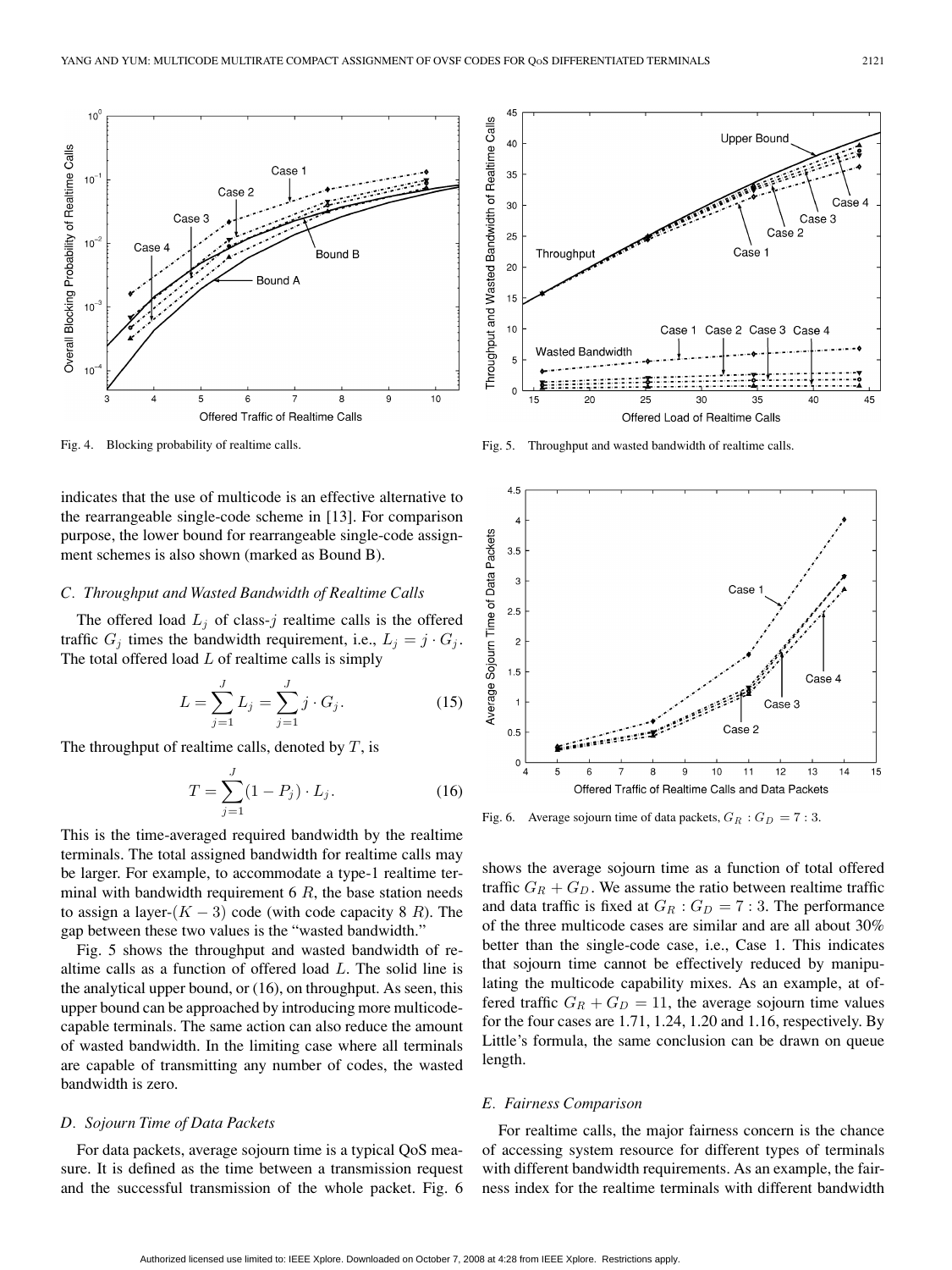

Fig. 7. Fairness index for realtime calls with different bandwidth requirements.

requirements, denoted by  $F_R$ , is defined as

$$
F_R = \frac{\left[\sum_{j=1}^{J} (1 - P_j)\right]^2}{J \sum_{j=1}^{J} (1 - P_j)^2}.
$$
\n(17)

In the ideal case where the mobile terminals with different bandwidth requirements get the same opportunity of being served, i.e., the  $P_j$  values are equal, fairness index  $F_R$  achieves the maximum value of one.

Fig. 7 shows  $F_R$  as a function of offered traffic of realtime calls. Even under heavy traffic, there is no significant difference in the fair access among the realtime terminals with different bandwidth requirements. Although not shown, our results show that the same is true for the realtime terminals with different multicode transmission capabilities.

As to data packets, the major fairness concern is the average sojourn time for the data terminals with different multicode transmission capabilities. The fairness index  $F<sub>D</sub>$  is given by

$$
F_D = \frac{\left(\sum_{n=1}^{N} D_n\right)^2}{N \sum_{n=1}^{N} D_n^2},\tag{18}
$$

where  $D_n$  is the average sojourn time of data packets from type- $n$  terminals.

As seen from Fig. 8, fairness index  $F_D$  is close to one for all multicode cases. This indicates that the presence of multicode terminals does not discriminate single-code terminals. So, no special procedure is needed to guard the fairness among data terminals.

## V. CONCLUSION

Based on the concept of compact index, a new OVSF code assignment scheme, namely MMCA, has been proposed for accommodating QoS differentiated mobile terminals. These terminals have different multicode transmission capabilities. They



Fig. 8. Fairness index for data packets with different multicode transmission capabilities,  $G_R : G_D = 7:3$ .

can also support different traffic types (realtime calls and data packets) with different priorities and bandwidth requirements. When more mobile terminals have multicode transmission capability, the bandwidth granularity in code assignment becomes smaller and the system is more flexible in supporting multirate multimedia traffic classes. As a result, higher bandwidth efficiency is observed in MMCA. This is demonstrated by both analytical and simulation results. In addition, MMCA is also shown to be a fair code assignment scheme for different service classes and different terminal types.

Compared with rearrangeable code assignment schemes, MMCA can offer comparable blocking and throughput performance with much less computational complexity, especially for the multicode transmission scenario. The complex process of code rearrangement is therefore not costeffective for marginal performance improvement. In addition, by using the efficient algorithms for deriving candidate code set  $S$  and multicode solution set  $S_S$ , MMCA is able to achieve the minimum storage complexity; i.e., only the  $2^{K}$  status index values of leaf codes need to be maintained by the base station for characterizing the occupancy status of the code tree.

#### **APPENDIX**

#### $S_K$  to S Transformation Algorithm

For newly arrived realtime calls and data packets, the corresponding candidate code set S can be derived from  $S_K$ , or (3), by the following algorithm. Note that the mapping from  $S_K$  to S is a bijection.

 $S_K$  to S Transformation Algorithm

INPUT: the leaf candidate code set  $S<sub>K</sub>$ .

OUTPUT: the candidate code set S.

- 1. Let  $S = S_K$ .
- 2. WHILE  $S_K$  is not empty, repeat the following:
- 2.1 Arbitrarily select a code, say  $(K, m)$ , from  $S_K$ .

2.2 Generate  $S_i^{(K, m)}$  ( $1 \le i \le K$ ) by (1).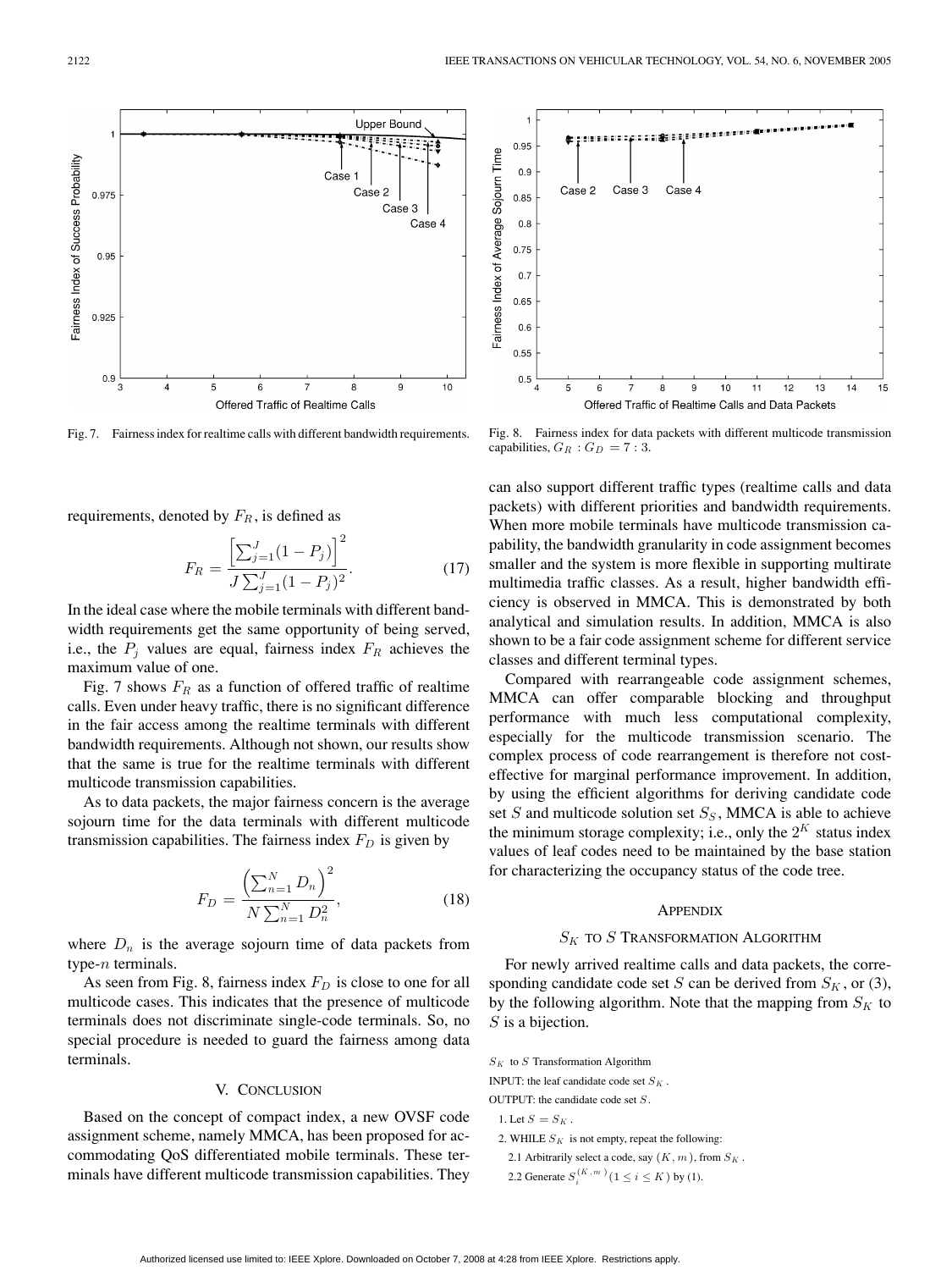# MULTICODE SOLUTION GENERATOR

For a mobile terminal with bandwidth requirement  $j \cdot R$  and multicode transmission capability n, the corresponding set  $S<sub>S</sub>$ of all possible multicode solutions can be derived by the following algorithm. Note that another approach using dynamic programming technique is given in [18].

Multicode Solution Generator

INPUT: the bandwidth requirement  $j$  and the multicode transmission capability  $n$ . OUTPUT: the set of multicode solutions  $S_S$ .

- 1. Initialization: let Index = K,  $S_S = \phi$  (empty set), NewSolution =  $\phi$ , and SelectSolution =  $\{(0, 0, \ldots, 0, j)\}.$
- 2. WHILE SelectSolution is not empty, repeat the following:

2.1 Arbitrarily SelectSolution, say

 $(d_0^*, d_1^*, \ldots, d_{K-1}^*, d_K^*)$ , from SelectSolution.

- 2.2 FOR  $i = 1$  TO  $\lfloor d_{\text{Index}}^*/2 \rfloor$ , repeat the following:
- 2.2.1 Update NewSolution = NewSolution∪

 ${d_0^*, \ldots, d_{\text{Index}-2}^*, d_{\text{Index}-1}^* + i, d_{\text{Index}}^* - 2i, d_{\text{Index}+1}^*, \ldots, d_K^*}.$ 2.3 Update  $S_S = S_S \cup \{(d_0^*, d_1^*, \ldots, d_{K-1}^*, d_K^*)\}.$ 

2.4 Update SelectSolution = SelectSolution -  $\{(d_0^*, d_1^*, \ldots, d_{K-1}^*, d_K^*)\}.$ 

3. IF NewSolution is not empty, THEN do the following:

3.1 Update Index = Index − 1 and SelectSolution = NewSolution.

3.2 Let NewSolution =  $\phi$ .

3.3 Repeat step 2 and step 3.

- 4. Update  $S_S$  by (8).
- 5. Return  $S_S$ .

#### ACKNOWLEDGMENT

The many useful comments given by the reviewers have significantly improved the quality of our presentation.

#### **REFERENCES**

- [1] F. Adachi, M. Sawahashi, and K. Okawa, "Tree-structured generation of orthogonal spreading codes with different lengths for forward link of DS-CDMA mobile radio," *Electron. Lett.*, vol. 33, pp. 27–28, Jan. 1997.
- [2] Spreading and Modulation (FDD). 3GPP TS 25.213 (V6.0.0), Technical Specification (Release 6), Technical Specification Group Radio Access Network, 3GPP, Dec. 2003.
- [3] Spreading and Modulation (TDD). 3GPP TS 25.223 (V6.0.0), Technical Specification (Release 6), Technical Specification Group Radio Access Network, 3GPP, Dec. 2003.
- [4] R. Fantacci and S. Nannicini, "Multiple access protocol for integration of variable bit rate multimedia traffic in UMTS/IMT-2000 based on wideband CDMA," *IEEE J. Sel. Areas Commun.*, vol. 18, no. 8, pp. 1441–1454, Aug. 2000.
- [5] T. Minn and K. Y. Siu, "Dynamic assignment of orthogonal variablespreading-factor codes in W-CDMA," *IEEE J. Sel. Areas Commun.*, vol. 18, no. 8, pp. 1429–1440, Aug. 2000.
- [6] R. Assarut, K. Kawanishi, U. Yamamoto, Y. Onozato, and M. Matsushita, "Region division assignment of orthogonal variablespreading-factor codes in W-CDMA," in *Proc. IEEE Vehicular Tech-*

*nology Conf., 2001*, vol. 3, Atlantic City, NJ, Fall 2001, pp. 1884– 1888.

- [7] W. T. Chen, Y. P. Wu, and H. C. Hsiao, "A novel code assignment scheme for W-CDMA systems," in *Proc. IEEE Vehicular Technology Conf., 2001*, vol. 2, Atlantic City, NJ, Fall 2001, pp. 1182–1186.
- [8] M. Dell'Amico, M. L. Merani, and F. Maffioli, "Efficient algorithms for the assignment of ovsf codes in wideband CDMA," in *Proc. IEEE Int. Conf. Communications (ICC'02)*, vol. 5, New York, NY, 2002, pp. 3055–3060.
- [9] C. E. Fossa, Jr. and N. J. Davis, IV, "Dynamic code assignment improves channel utilization for bursty traffic in third-generation wireless networks," in *Proc. IEEE Int. Conf. Communications (ICC'02)*, vol. 5, New York, NY, 2002, pp. 3061–3065.
- [10] J. S. Park and D. C. Lee, "On static and dynamic code assignment policies in the OVSF code tree for CDMA networks," in *Proc. IEEE Military Communications Conf. (MILCOM'02)*, vol. 2, Anaheim, CA, Oct. 2002, pp. 785–789.
- [11] Y. C. Tseng and C. M. Chao, "Code placement and replacement strategies for wideband CDMA OVSF code tree management," *IEEE Trans. Mobile Comput.*, vol. 1, no. 4, pp. 293–302, Oct./Dec. 2002.
- [12] A. N. Rouskas and D. N. Skoutas, "OVSF codes assignment and reassignment at the forward link of W-CDMA 3G systems," in *Proc. IEEE Int. Symp. Personal, Indoor and Mobile Radio Communications (PIMRC'02)*, vol. 5, Lisboa, Portugal, Sep. 2002, pp. 2404–2408.
- [13] Y. Yang and T.-S. P. Yum, "Maximally flexible assignment of orthogonal variable spreading factor codes for multirate traffic," *IEEE Trans. Wireless Commun.*, vol. 3, no. 3, pp. 781–792, May 2004.
- [14] Y. Sekine, K. Kawanishi, U. Yamamoto, and Y. Onozato, "Hybrid OVSF code assignment scheme in W-CDMA," in *Proc. IEEE Pacific Rim Conf. Communications, Computers and Signal Processing (PACRIM'03)*, vol. 1, Victoria, BC, Canada, Aug. 2003, pp. 384–387.
- [15] R. G. Cheng and P. Lin, "OVSF code channel assignment for IMT-2000," in *Proc. IEEE Vehicular Technology Conf., 2000*, vol. 3, Tokyo, Japan, Spring 2000, pp. 2188–2192.
- [16] C. M. Chao, Y. C. Tseng, and L. C. Wang, "Reducing internal and external fragmentations of OVSF codes in WCDMA systems with multiple codes," in *Proc. IEEE Wireless Communications and Networking Conf. (WCNC'03)*, vol. 1, New Orleans, LA, Mar. 2003, pp. 693–698.
- [17] F. Shueh and W. S. E. Chen, "Code assignment for IMT-2000 on forward radio link," in *Proc. IEEE Vehicular Technology Conf.*, vol. 2, Spring 2001, pp. 906–910.
- [18] L. H. Yen and M. C. Tsou, "An OVSF code assignment scheme utilizing multiple rake combiners for W-CDMA," in *Proc. IEEE Int. Conf. Communications (ICC'03)*, vol. 5, Anchorage, AK, May 2003, pp. 3312–3316.
- [19] J. S. Kaufman, "Blocking in a shared resource environment," *IEEE Trans. Commun.*, vol. COM-29, no. 10, pp. 1474–1481, Oct. 1981.



**Yang Yang** (S'99–M'02) received the B. Eng. and M. Eng. degrees in radio engineering from Southeast University, Nanjing, China, in 1996 and 1999, respectively, and the Ph.D. degree in information engineering from The Chinese University of Hong Kong in 2002.

He is currently a Lecturer with the Department of Electronic and Electrical Engineering at University College London (UCL), U.K. Prior to that, he served the Department of Information Engineering at The Chinese University of Hong Kong as an As-

sistant Professor from August 2002 to August 2003, and the Department of Electronic and Computer Engineering at Brunel University, U.K., as a Lecturer from September 2003 to February 2005. His general research interests include mobile *ad hoc* networks, wireless sensor networks, mobile IPv6, the third generation (3G) mobile communication systems and beyond, dynamic radio resource management (RRM) for integrated services, cross-layer performance evaluation and optimization, and medium access control (MAC) protocols.

Dr. Yang received the First Prize award at the IEEE Hong Kong Section Postgraduate Student Paper Contest in 2001, the Honorable Mention award at ACM Hong Kong Section Postgraduate Research Day in 2002, the Second Prize award at IEEE Region 10 Postgraduate Student Paper Contest in 2002, the Outstanding Ph.D. Thesis award from Faculty of Engineering, The Chinese University of Hong Kong, in 2002, the Young Scientist Award from Hong Kong Institution of Science in 2003, and the Short-Term Research Fellowship from British Telecommunications (BT) in 2004.